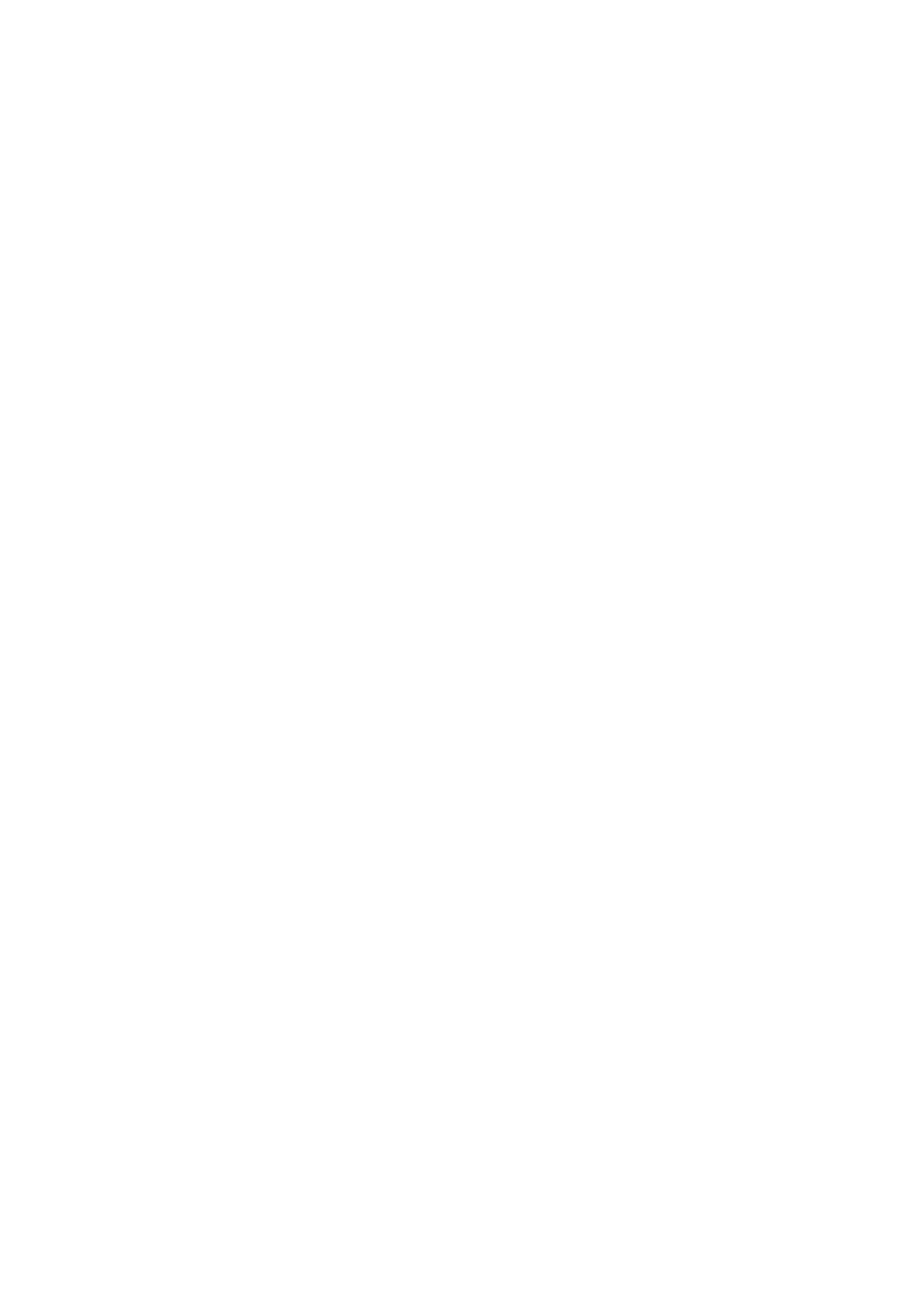

# GENERAL

VarioGate is made to create an enclosed area of the entire luggage compartment that can be used for transport of dogs or anything else you want to keep protected. VarioGate is adjustable in terms of height, width and depth, making it suitable for most cars without a threshold in the rear.

The VarioGate is made of splinter proof and energy absorbing materials. It has undergone rigorous crash tests. It's design-protected and made of galvanized steel painted with a very weather-resistant polyurethane paint suitable for its use. The doors are equipped with a gas spring that keeps the door open when needed.

## BEFORE YOU BEGIN

Ensure that you work on a flat surface. If the VarioGate is assembled indoors, protect the floor with a blanket or carpet to avoid damage during assembly.

Read the instruction carefully before you begin, it gives you a better understanding when you work step by step during the assembly.

You can assemble the VarioGate by yourself, but it helps a lot to be two during some of the assembly steps.

# RECOMMENDED AREA OF USE

VarioGate should be installed in the luggage compartment of the car.

# CRASH TEST

#### This model is crash tested at Rise Research Institutes of Sweden AB Frontal Impact test of a VarioGate according to ECE Regulation No. 17

Test protocol is available from the manufacturer on request.

### DAILY INSPECTION

- $M$ ake sure the VarioGate is intact
- That there's no sharp edges
- That the door lock works
- Check the straps and that it is attached to the vehicle's cargo loops

## CLEANING

Use a soft cloth with water and mild soap.

# The story of MIMsafe

For more than 30 years, MIMsafe has worked with functional design and manufacturing of safety products for the modern automotive industry. With documentation from hundreds of crash tests and in close collaboration with the major car manufacturers, safe products have been developed and transformed into knowledge. Under the well-known brand name MIMsafe, we have become the leading manufacturer of crash tested and crush proofed non-whiplash dog cages all over the world.

# MANUFACTURER

MIM Construction AB Myren 125 SE-462 94 Frändefors Sweden

+46 10 55 00 450 info@mim.se www.mimsafe.com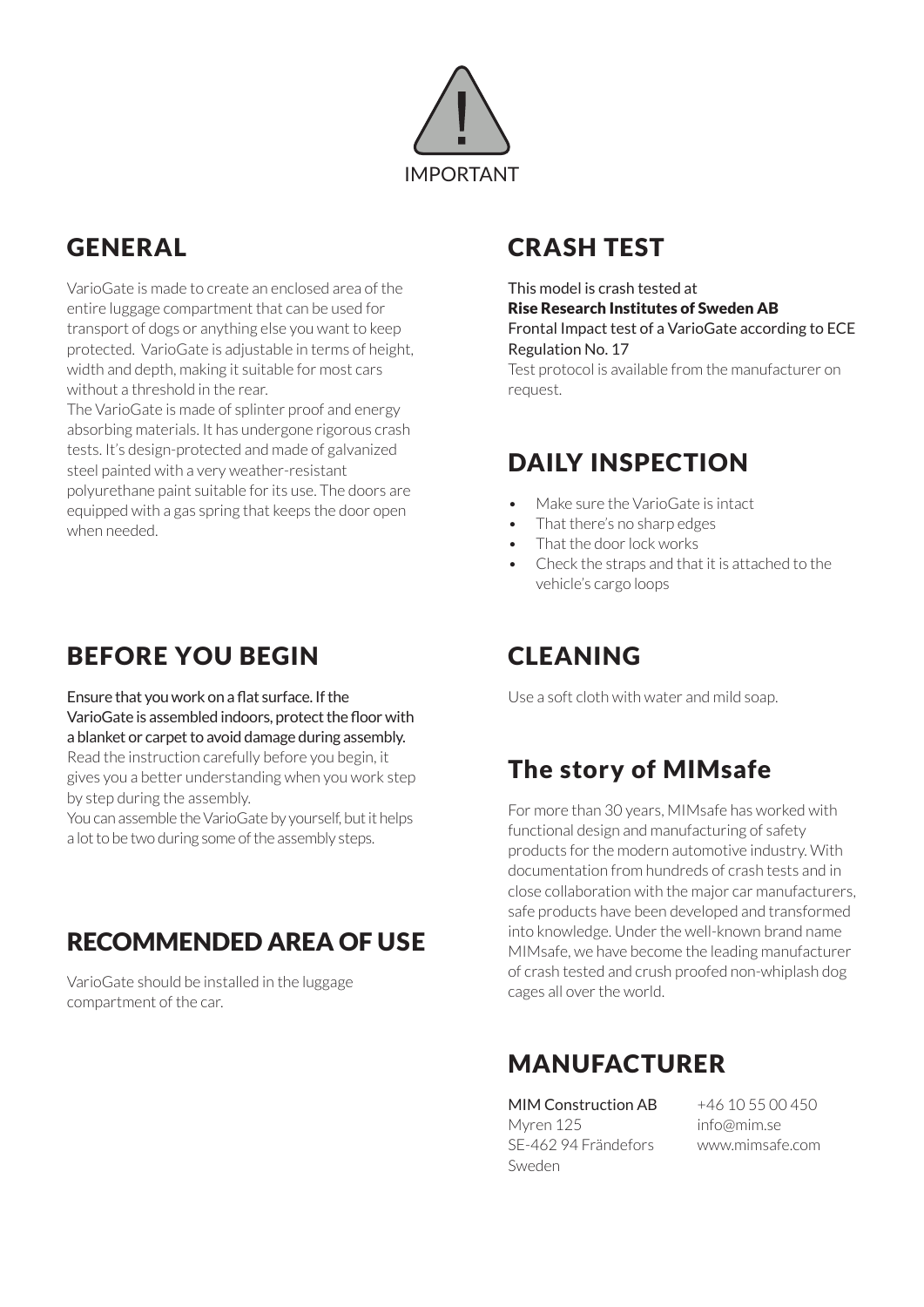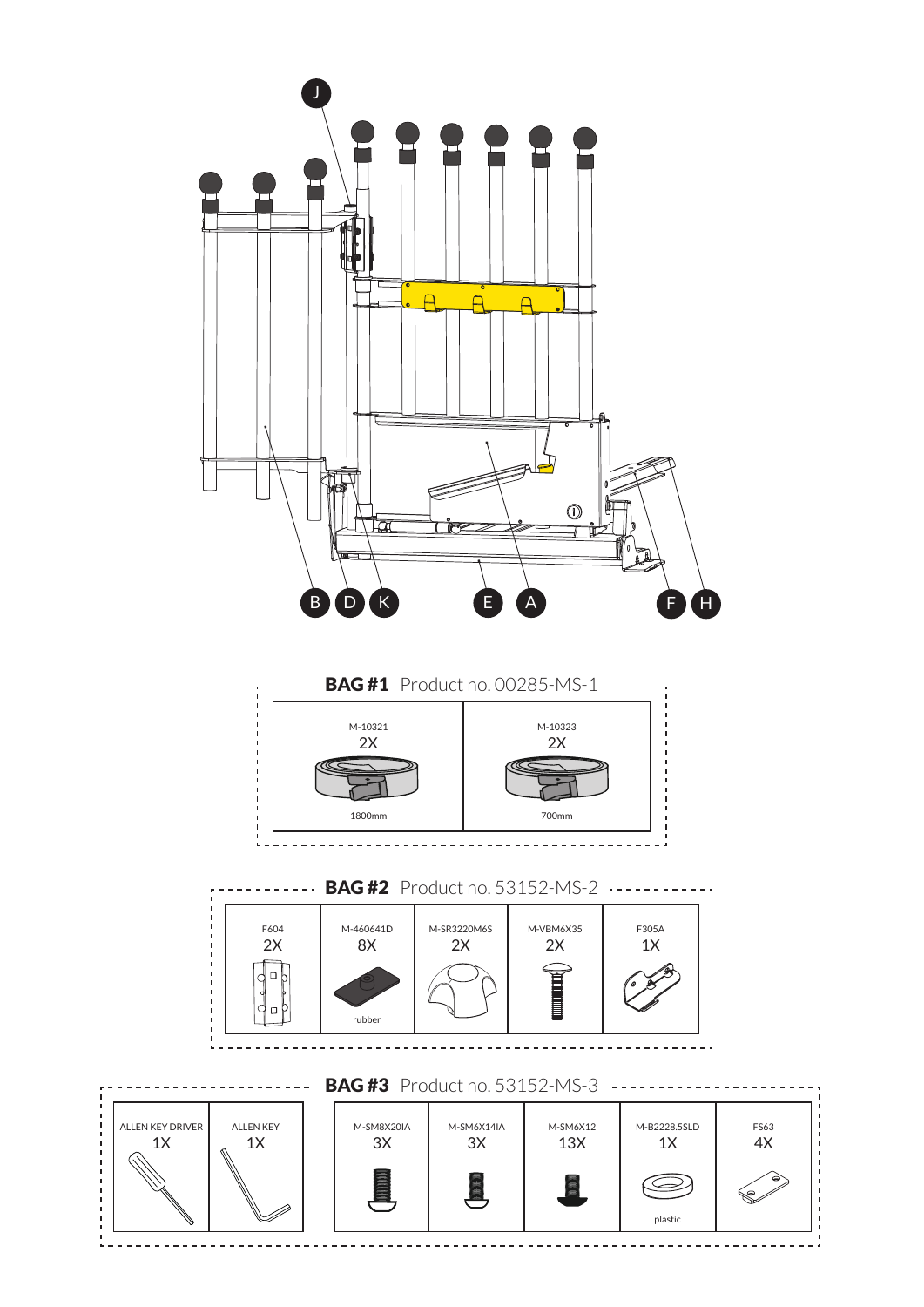



Art.no No of items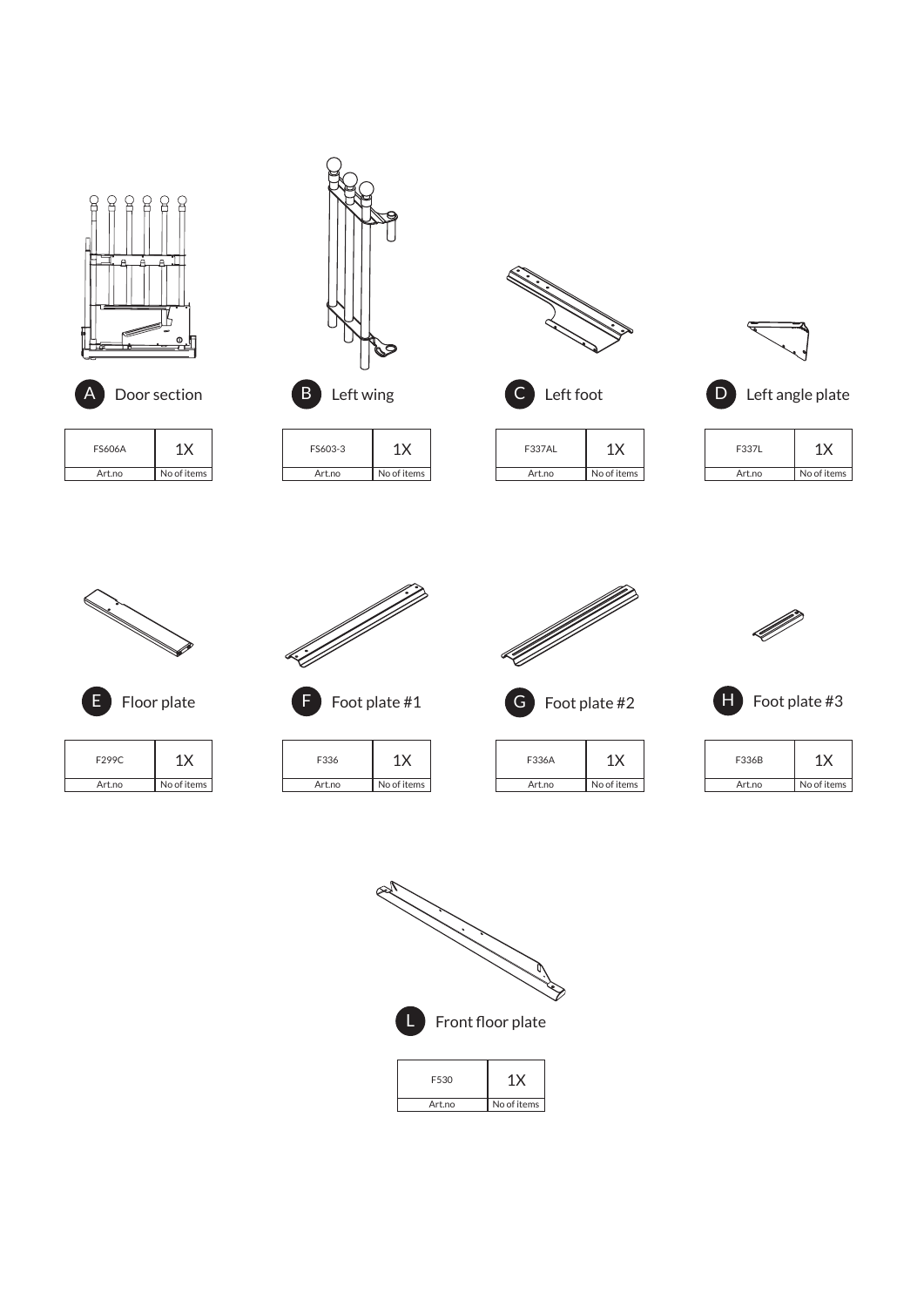

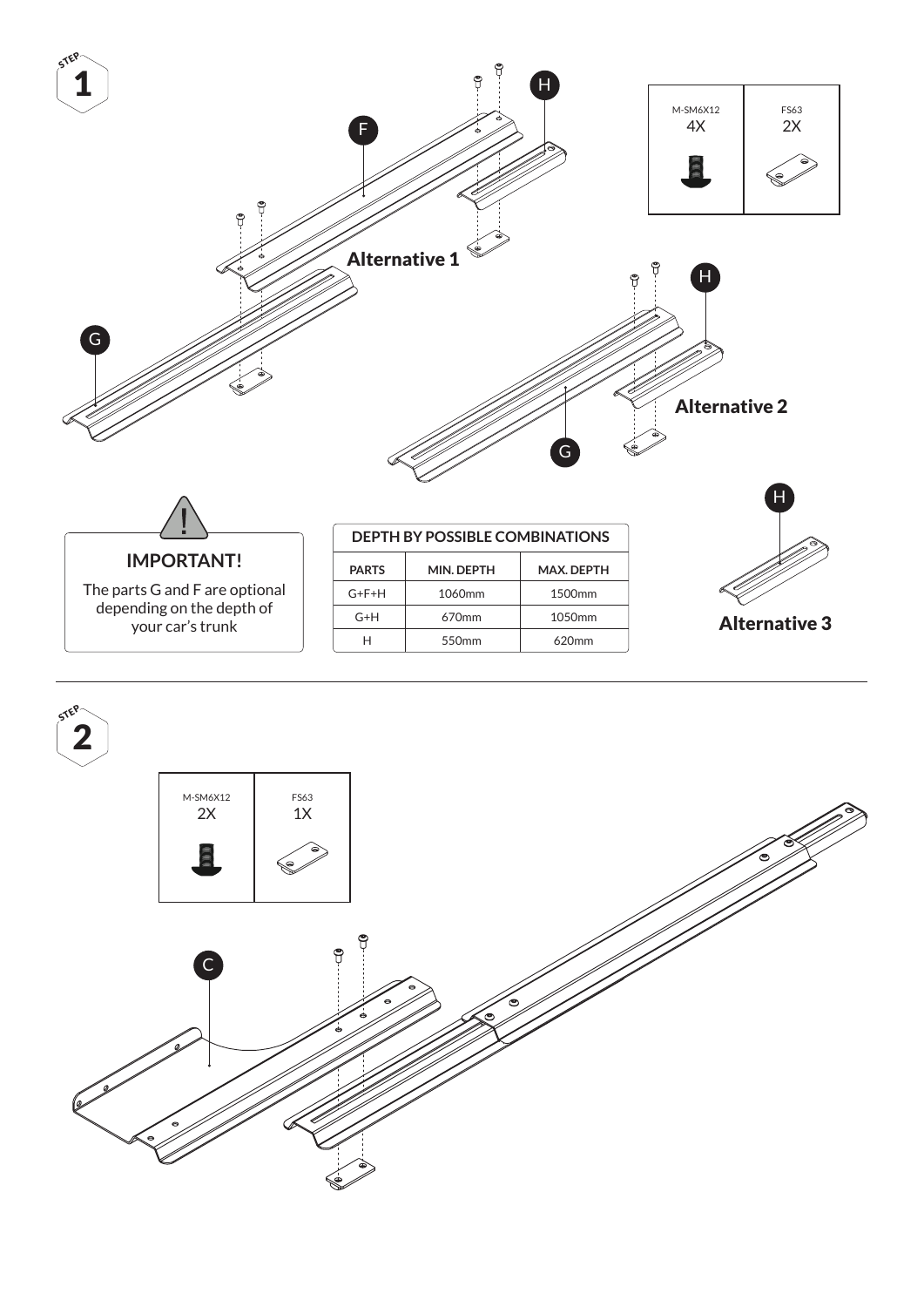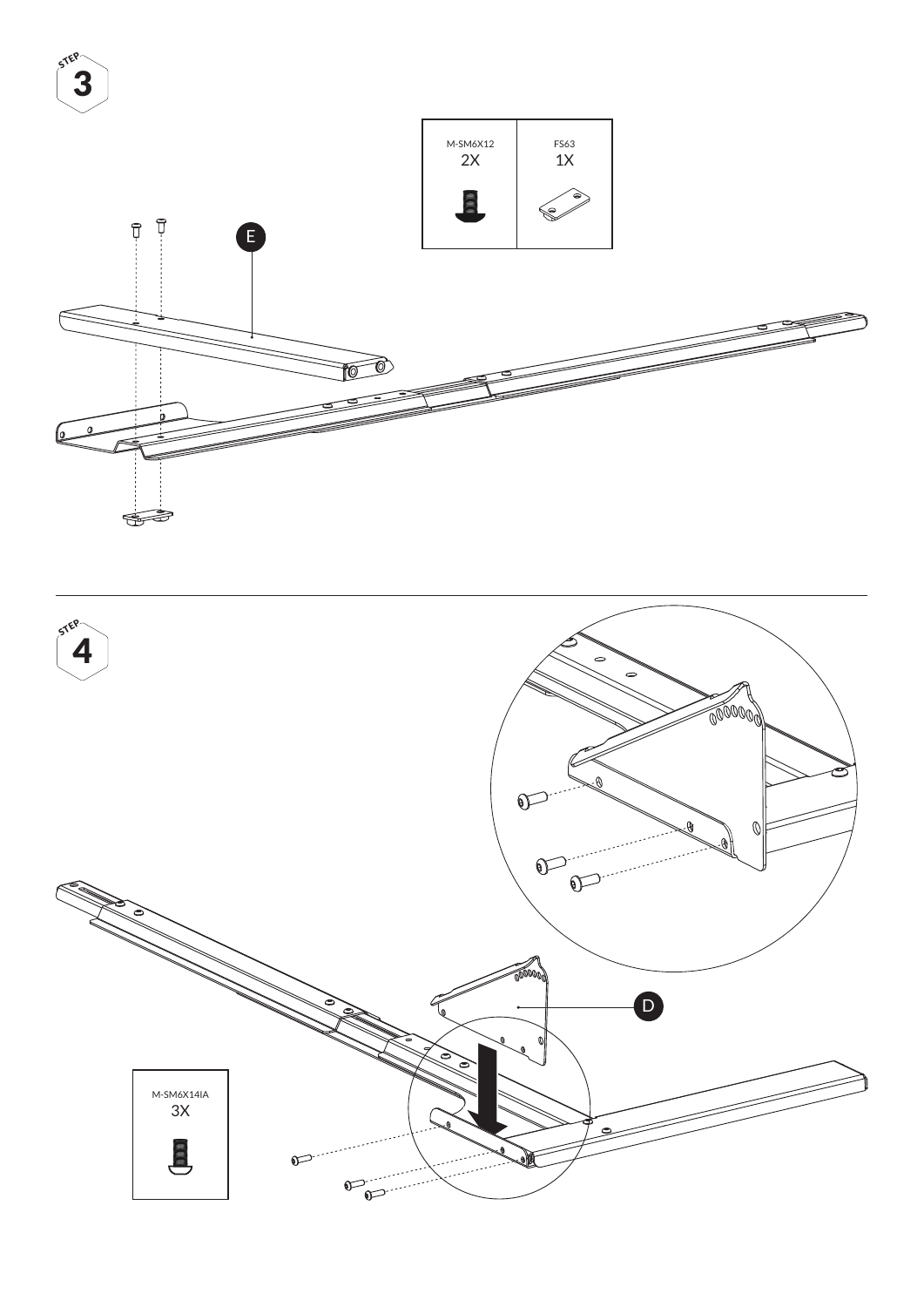

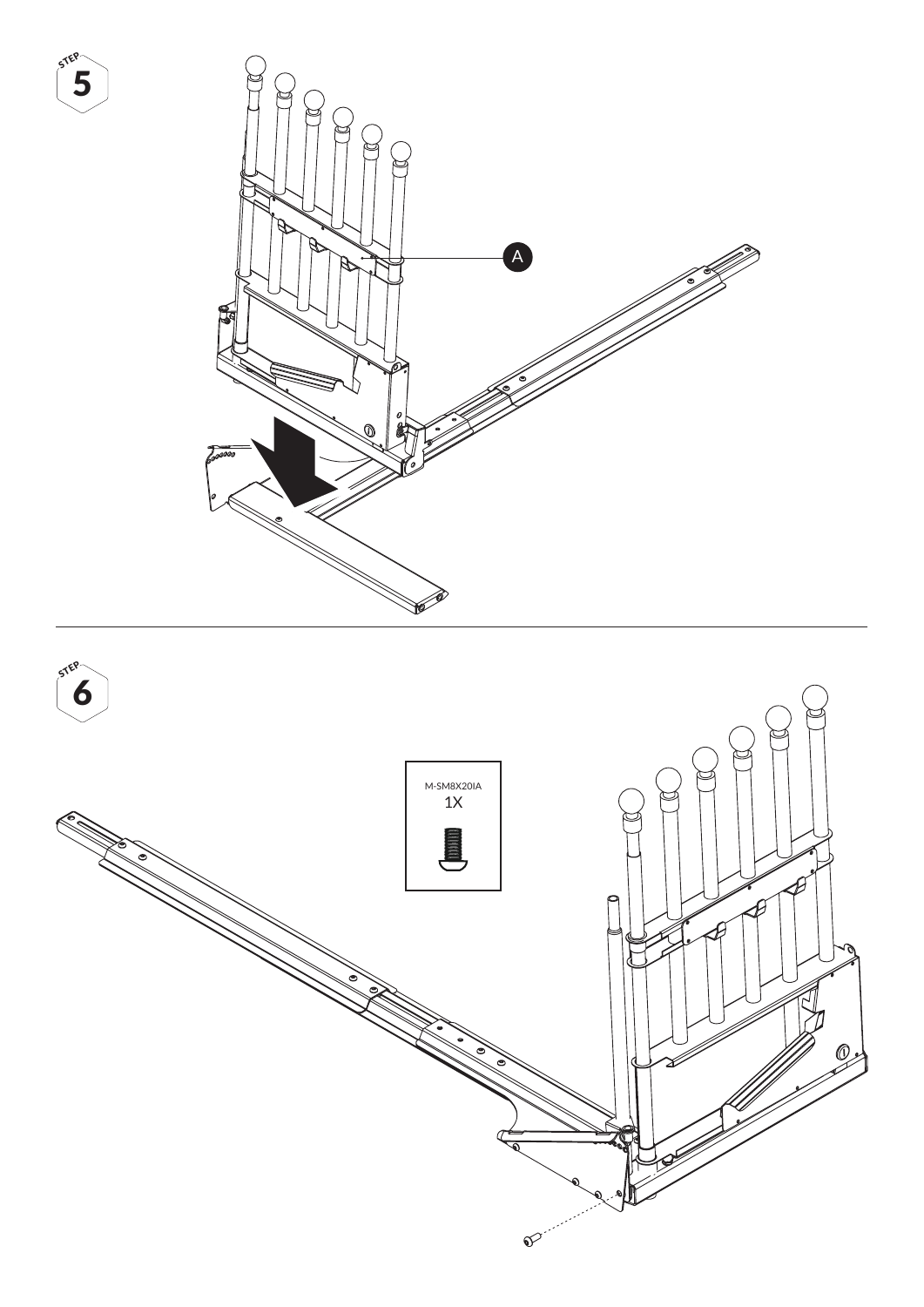

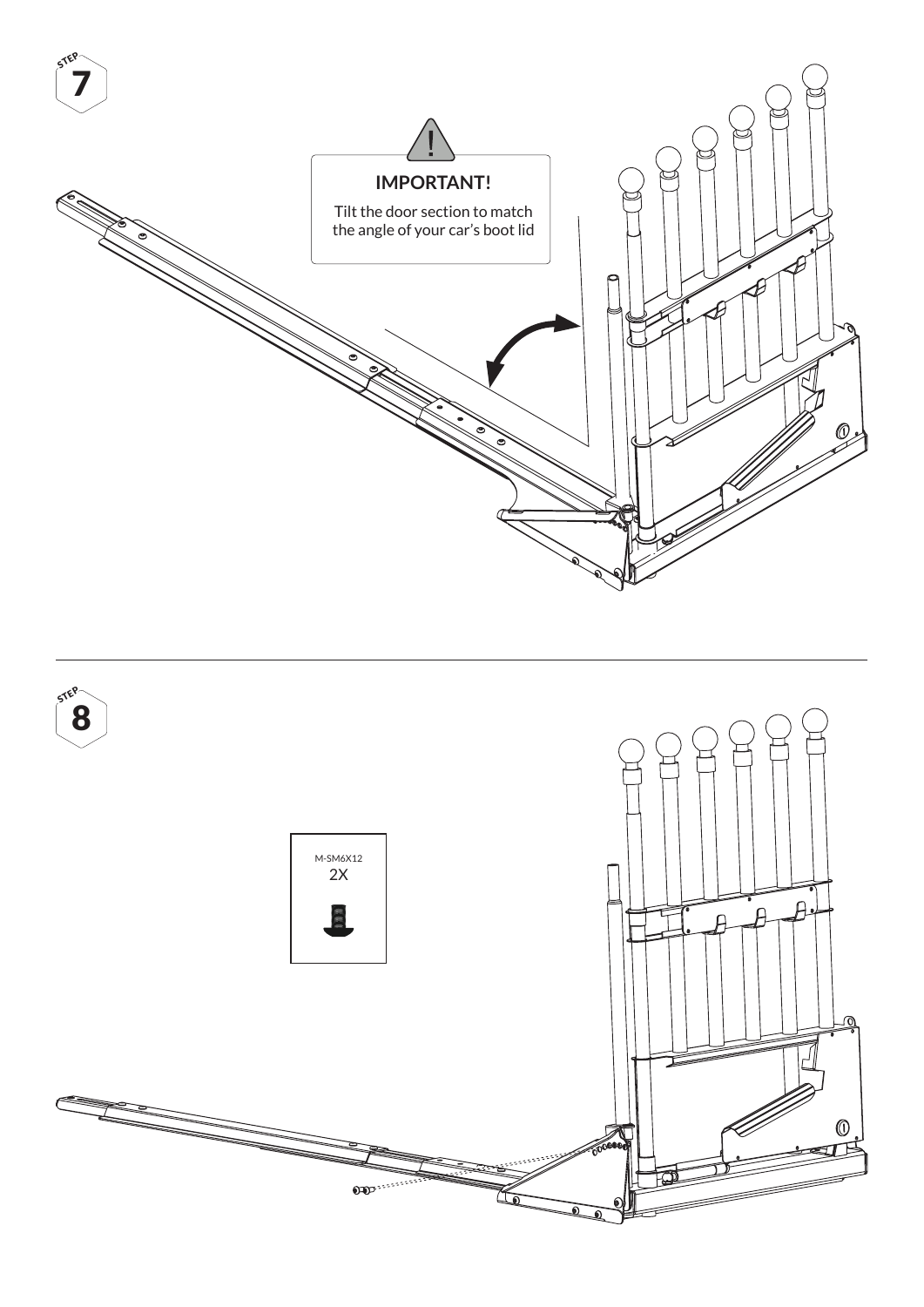

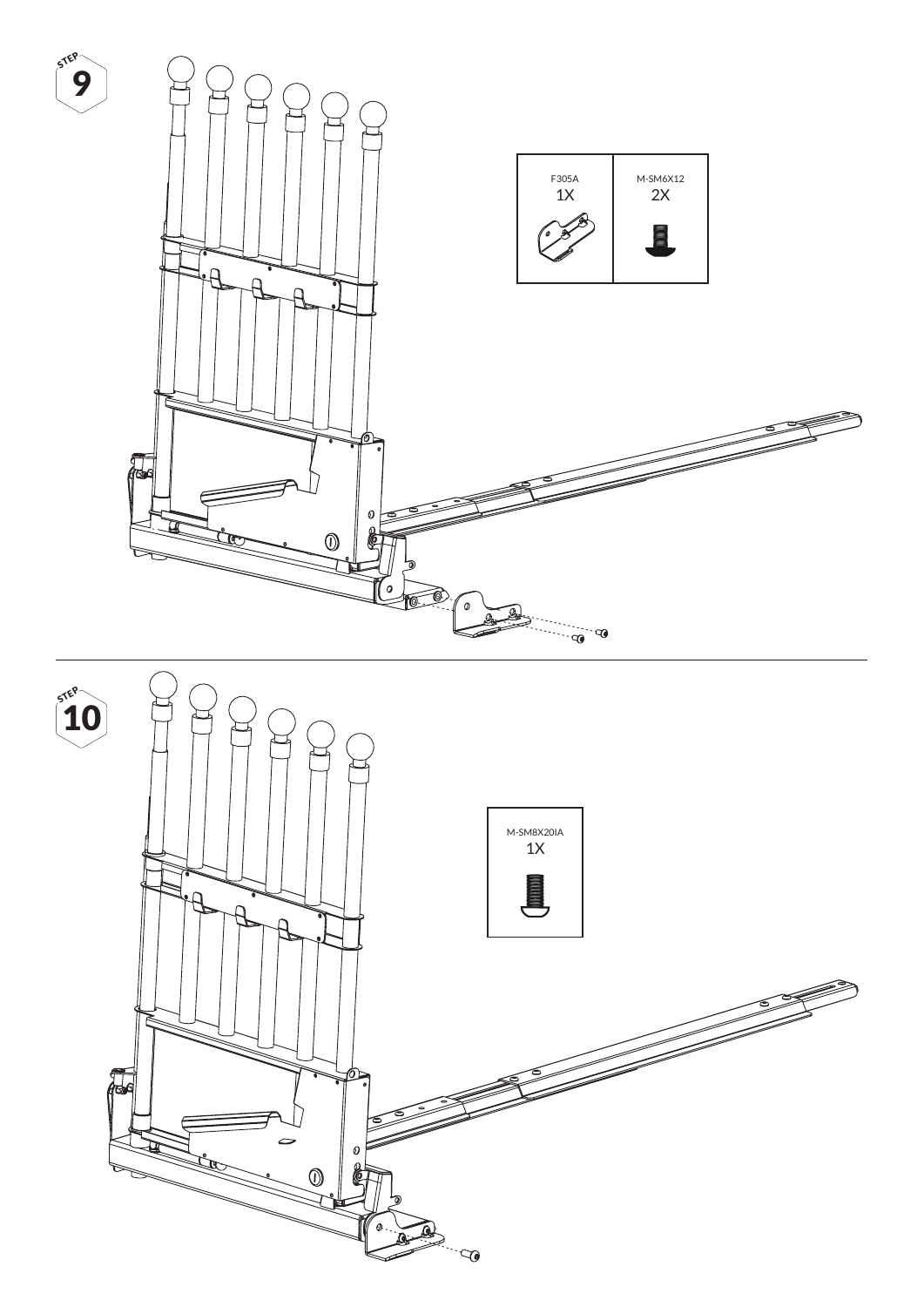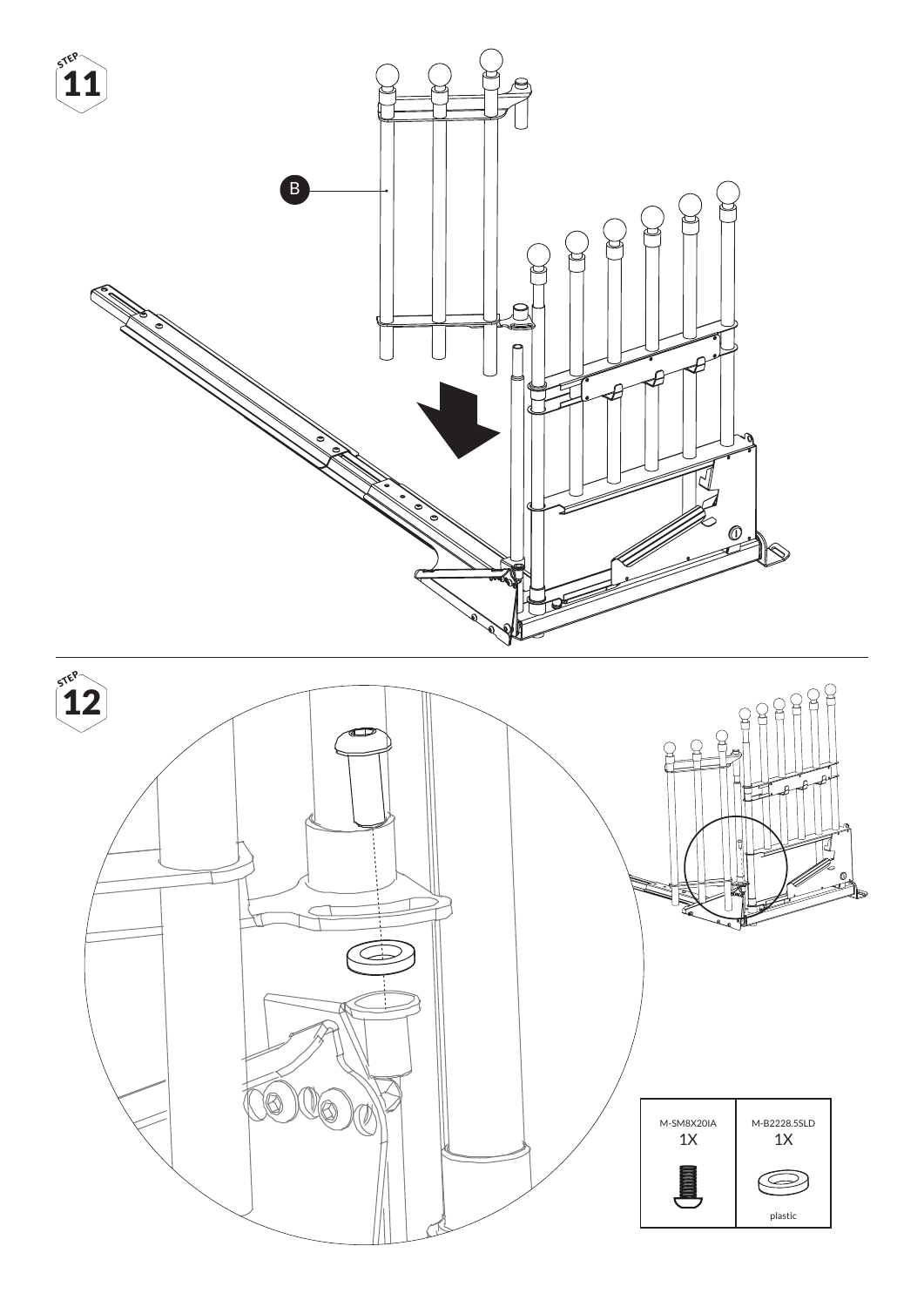![](_page_11_Picture_0.jpeg)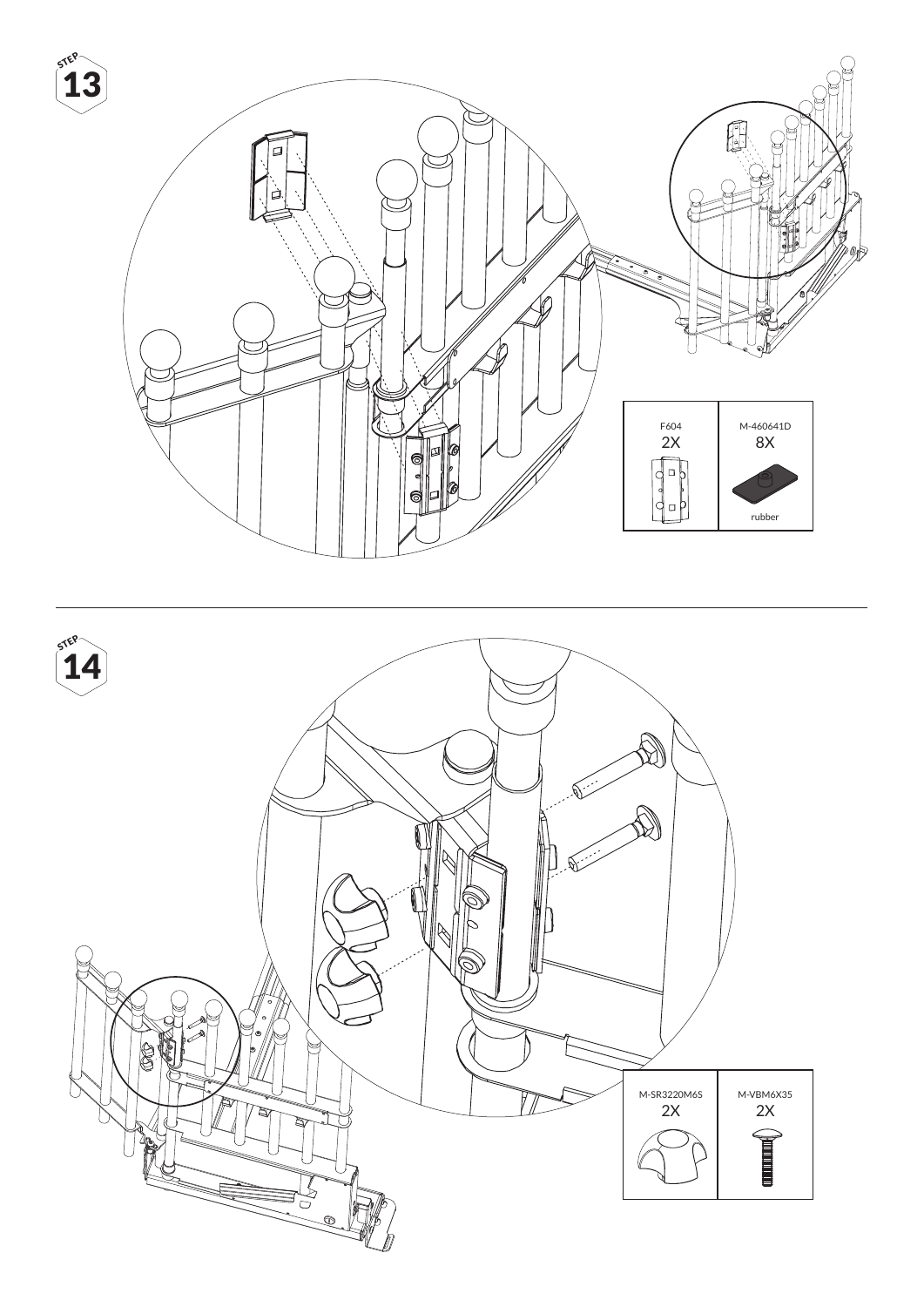![](_page_12_Figure_0.jpeg)

![](_page_12_Picture_1.jpeg)

16 **STEP**